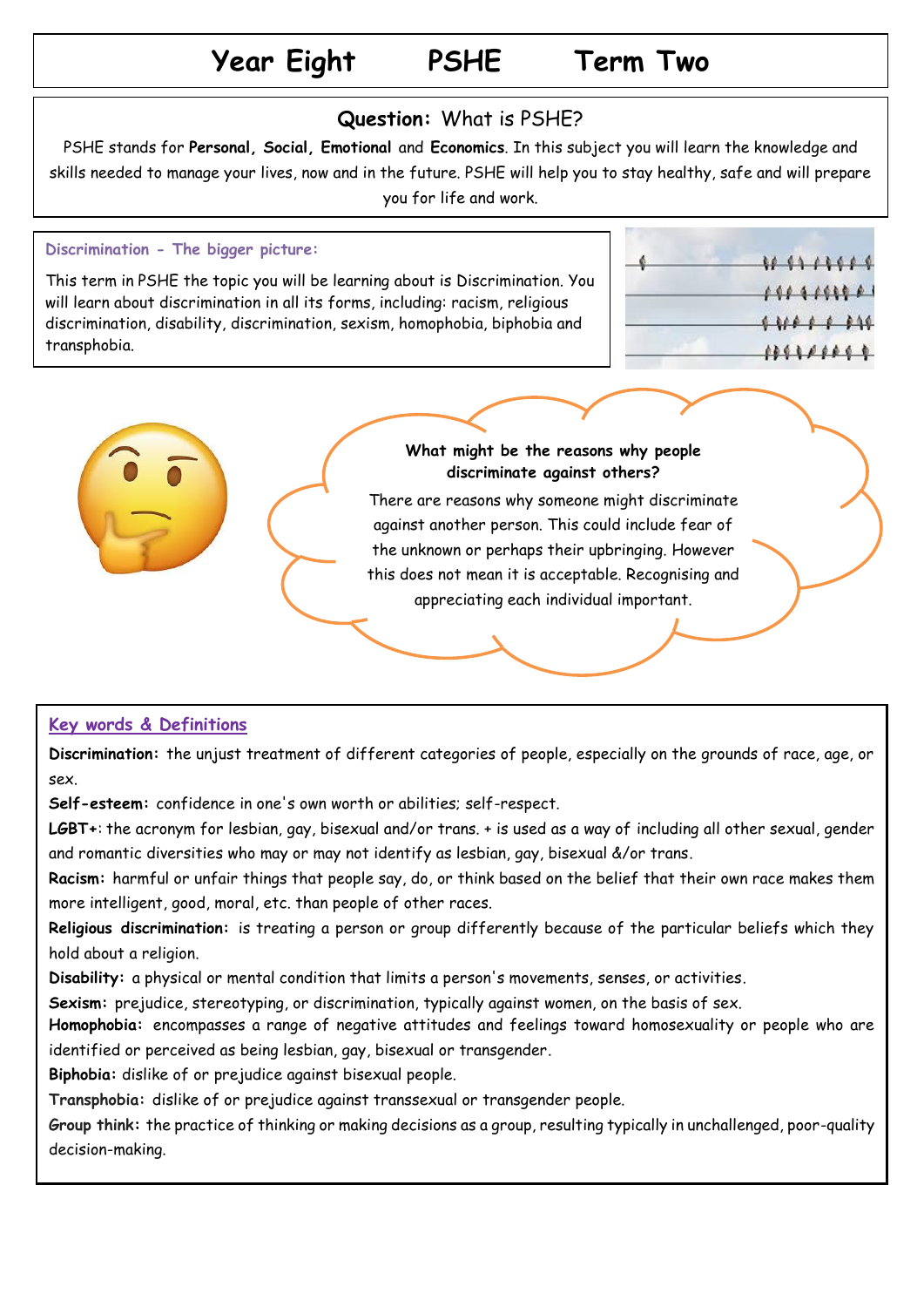# Racism

Racism can be most simply understood as someone behaving differently towards another person based on the colour of their skin or their culture.

Some people are picked on because they look different or speak a different language. Some people wear certain styles of clothing because of their religion and may get bullied because of this.

The UK is full of people who follow lots of different faiths and religions.

Most of the time they all get along and people are free to live the way they want to.

However, some groups are targeted because of their beliefs, and because of events that people blame them for – even if this is incorrect.

For example, **Islamophobia** is when **Muslims** are the victims of attack just because of their religion.



feelings of others.

**Why is empathy important?** 

#### Why Anti-Racist?

A clear distinction has been made about being 'anti-racist'.

Anti-Racism includes beliefs, actions, movements and policies adopted to oppose racism. Put simply; it is important that we all understand what is right and wrong and make every effort to **do** something about it.

This does not mean you have to protest or make statements on social media. Simply educating yourself and others, raising awareness or correcting people who use racist terms is a start.

*It is not enough to non-racist, we must be antiracist.*

-Angela Davis

You may remember this year hearing of 'Black Lives Matter' on social media and/or the news.

Black Lives Matter is an international activist group. They are working to end violence and racism towards black people and raising awareness on what we can do to help make society anti-racist.

People are supporting the movement through taking part in peaceful protests, donating to fundraisers, signing petitions, reading up on antiracism, and raising awareness on social media.

It is a crime to be racist to someone in the United Kingdom. According to UK law, a person is committing a 'hate crime' if they direct hostile behaviour at someone based on that person's race and they can face criminal charges.

In 2019, there were almost 80,000 hate crimes in the UK. That's 10% more than the year before.

It can be really damaging to persons wellbeing when experiencing racism. Racism is known to cause feelings of sadness, anger and depression.



#### **Useful terms:**

**Ethnic minority**: a group within a community which has different national or cultural traditions from the main population.

**BAME:** this stands for Black, Asian and minority ethnic and is used to refer to members of nonwhite communities in the UK.